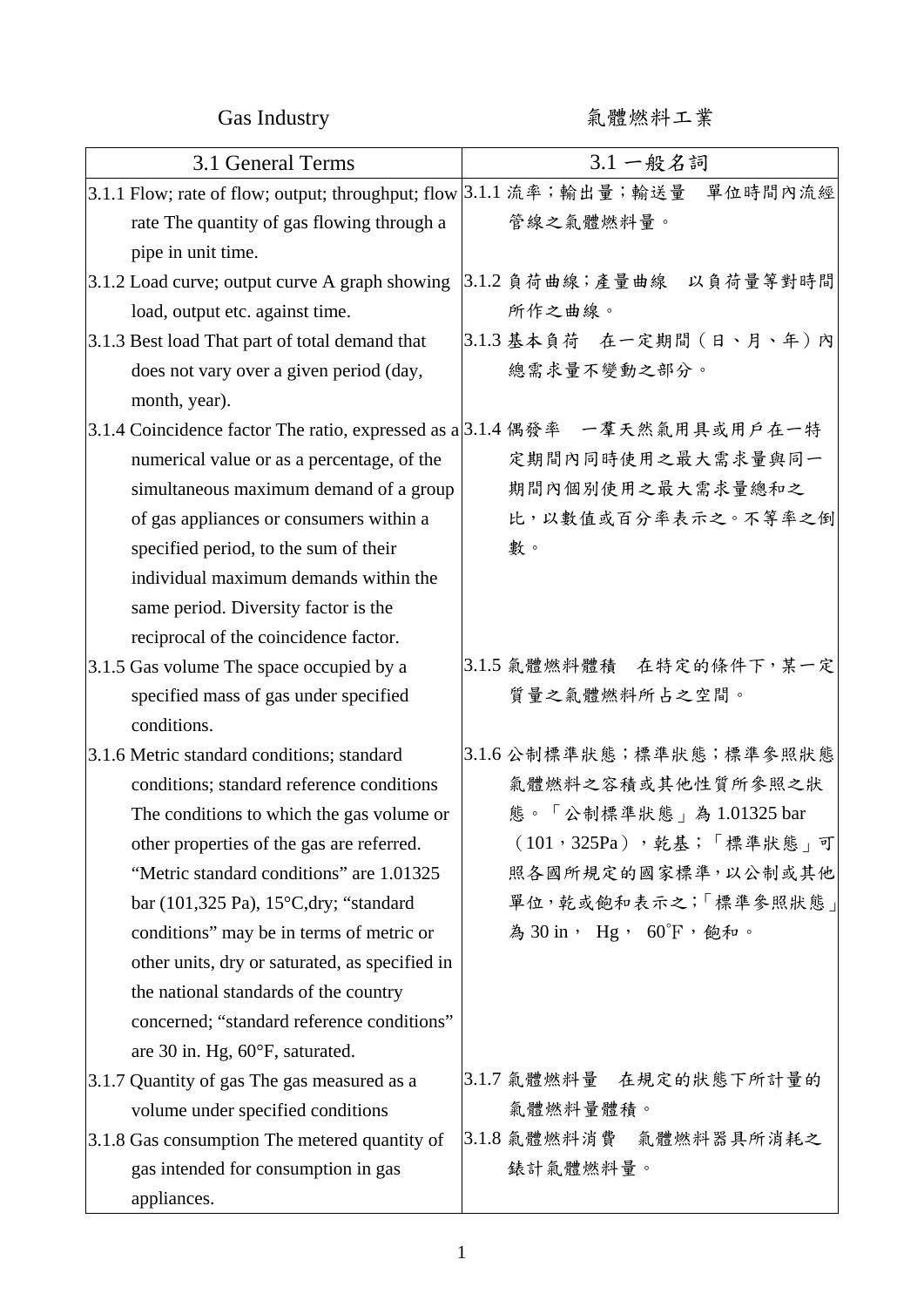| 3.1.9 Wholesale gas purchase The quantity of gas 3.1.9 氣體燃料批購量 一氣體燃料機構自另    |                            |
|-----------------------------------------------------------------------------|----------------------------|
| purchased by one gas supply undertaking                                     | 一氣體燃料供應機構購入之氣體燃料量。         |
| from another.                                                               |                            |
| 3.1.10 Gas demand The amount of gas required                                | 3.1.10 氣體燃料需求量 在單位時間內,氣體   |
| in unit time by a consumer or at a specific                                 | 燃料消費者或一特定用途(例如當地的供         |
| point (e.g. local point of supply, appliance).                              | 應站、器具)所需的氣體燃料量。就負荷         |
| Gas demand in the context of load                                           | 預測而言,氣體燃料需求稱為預期需求。         |
| forecasting would be termed anticipated                                     |                            |
| demand.                                                                     |                            |
| 3.1.11 Distribution; send out (USA);                                        | 3.1.11 配氣體燃料 自一特定點 (例如工場或  |
| output(USA) Gas delivered to a delivery or                                  | 計量站)送至另一交貨地或配氣系統。          |
| distribution system from a specific point                                   |                            |
| (e.g. plant or metering station).                                           |                            |
| Note in some countries these terms have                                     |                            |
| more specific meanings attached to them                                     |                            |
| than indicated above.                                                       |                            |
| 3.1.12 Gas purchase The quantity of gas received 3.1.12 氣體燃料購入量 購氣者在交貨地點所   |                            |
| by a purchaser at his supply point.                                         | 收受之氣體燃料量。                  |
| 3.1.13 Unaccounted-for gas; leak rate; leakage                              | 3.1.13 氣體燃料損耗量;損耗率 氣體燃料送   |
| rate "Unaccounted-for gas" is the                                           | 出量與銷售量之差額,以立方公尺/小時         |
| difference between send-out and gas sold or                                 | 或類似單位表示之。                  |
| otherwise usefully accounted for, "Lead                                     |                            |
| rate" and "leakage rate" require to be stated                               |                            |
| in $m^3/h$ or analogous units.                                              |                            |
| 3.1.14 Relative density The ratio of the weight of 3.1.14 相對密度 在溫度與壓力條件相同下, |                            |
| unit volume of dry gas to that of unit                                      | 單位同體積乾氣體燃料之重量與同體積          |
| volume of dry air under the same                                            | 乾空氣重量之比,也稱為比重。             |
| conditions of temperature and pressure.                                     |                            |
| Also called specific gravity.                                               |                            |
| 3.1.15 Gross calorific value; gross heating value                           | 3.1.15 總卡路里值;總熱值 在特定條件下,   |
| The amount of heat liberated by complete                                    | 一種氣體燃料之單位容積經完全燃燒所          |
| combustion, under specified conditions, of                                  | 釋出之熱量,但須假定此氣體燃料燃燒產         |
| unit volume of a gas, the water produced by                                 | 生之水完全凝結與釋出潛熱,其他燃燒產         |
| the combustion of the gas being assumed to                                  | 品参照各國之標準試驗條件,通常特定的         |
| be completely condensed and its latent heat                                 | 條件之英國與美國是 30 in. Hg與 60°F, |
| released, the other products of combustion                                  | 在使用公制或SI制之國家為 1.01325 bar  |
| being referred to the standardised test                                     | 或 101,325pa與 0°C。在英國與美國熱值  |
| conditions as applied in different countries.                               | 通常以Btu/cu ft表示;在使用公制或SI制   |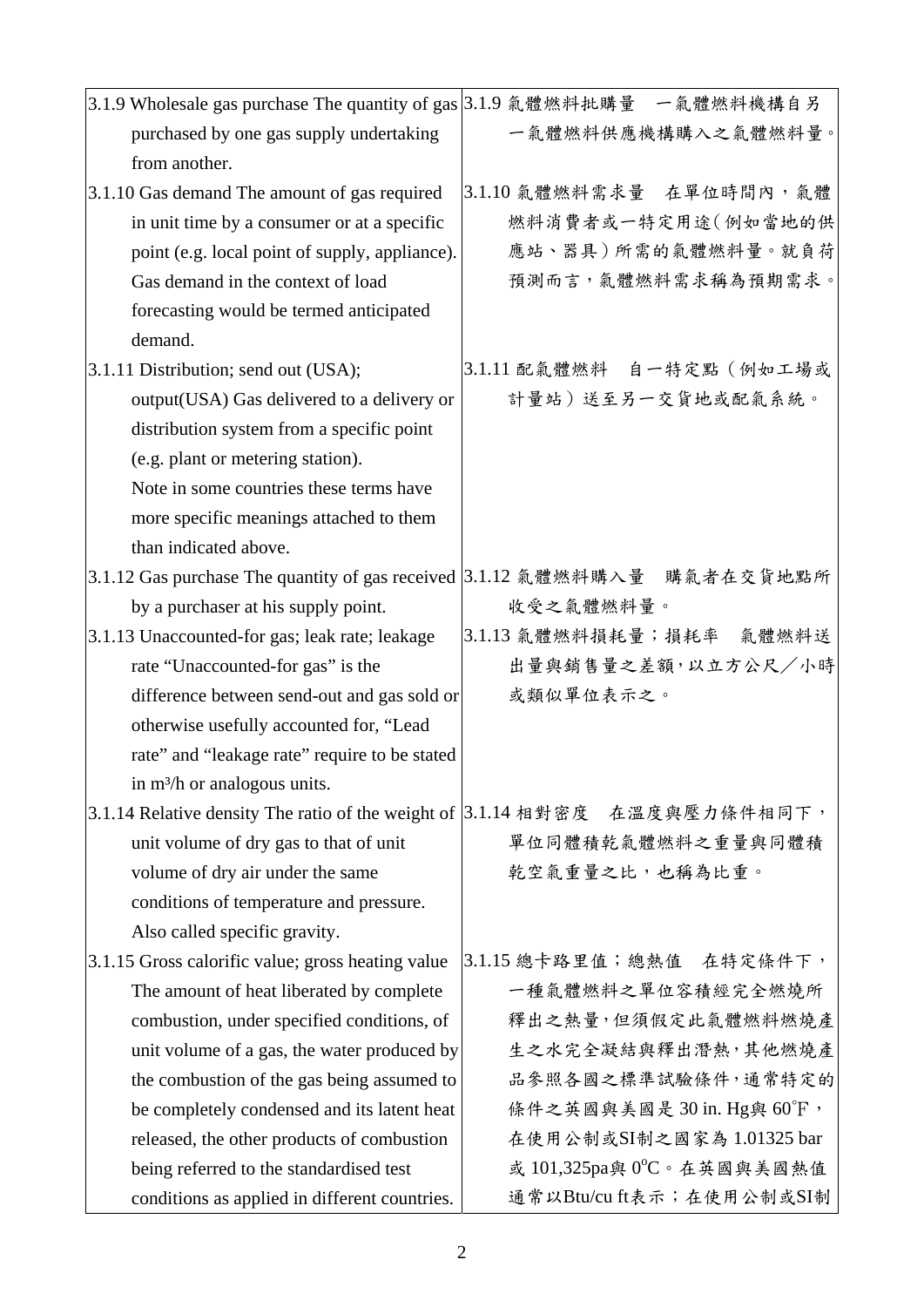| The specified conditions are generally, in                                   | 的國家以kcal/Nm <sup>3</sup> 或KJ/Nm <sup>3</sup> 表示。                         |
|------------------------------------------------------------------------------|--------------------------------------------------------------------------|
| the UK and USA, 30 in. Hg and 60°F and,                                      |                                                                          |
| in countries using the metric system or SI                                   |                                                                          |
| system, 1.01325 bar or 101,325 Pa and                                        |                                                                          |
| 0°C. In the UK and USA calorific value is                                    |                                                                          |
| normally expressed in Btu per cu ft; in                                      |                                                                          |
| countries using the metric or SI system, in                                  |                                                                          |
| kcal per Nm <sup>3</sup> or kJ per Nm <sup>3</sup> .                         |                                                                          |
| 3.1.16 Net calorific value; net heating value The                            | 3.1.16 淨卡路里值;淨熱值 一種氣體燃料之                                                 |
| amount of heat liberated by the complete                                     | 單位容積在特定條件下完全燃燒所釋出                                                        |
| combustion, under specified conditions, of                                   | 之熱量,該氣體燃料燃燒產生之水,但須                                                       |
| unit volume of a gas, the water produced by                                  | 假定保持於蒸汽狀態,其他燃燒產品參照                                                       |
| the combustion of the gas being assumed to                                   | 各國之標準試驗條件,是以淨熱值為總熱                                                       |
| remain as a vapour, the other products of                                    | 值減去氣化熱。參閱3.1.15。                                                         |
| combustion being referred to the                                             |                                                                          |
| standardised test conditions as applied in                                   |                                                                          |
| different countries. Hence the net calorific                                 |                                                                          |
| value less the latent heat of evaporation of                                 |                                                                          |
| the water that formed during combustion of                                   |                                                                          |
| the fuel. See also under 3.1.15 above.                                       |                                                                          |
| 3.1.17 Wobbe Index; Wobbe number The ratio of 3.1.17 韋比指數; Wobbe 指數; Wobbe 值 | 氣                                                                        |
| the gross (or net) calorific value of the gas                                | 體燃料總(或淨)熱值與其相對密度平方                                                       |
| to the square root of the relative density of                                | 根之比。在恒壓下,氣體燃料量與燃燒所                                                       |
| the gas. It presents a measure of the heat                                   | 釋熱之一種計算值,釋熱量與噴嘴面積和                                                       |
| release when a gas is burned at constant gas                                 | Wobbe 值成正比。                                                              |
| supply pressure. The heat release is then                                    |                                                                          |
| directly proportional to the orifice area and                                |                                                                          |
| the Wobbe number.                                                            |                                                                          |
| 3.1.18 Water vapour dewpoint The temperature                                 | 3.1.18 水蒸氣露點 在一定壓力下,氣體燃料                                                 |
| at which at a given pressure water vapour                                    | 中所含水蒸氣凝結時之溫度。                                                            |
| in the gas condenses.                                                        |                                                                          |
|                                                                              | 3.1.19 Hydrocarbon dewpoint The temperature at 3.1.19 烴露點 在一定壓力下, 氣體燃料中所 |
| which at a given pressure hydrocarbon                                        | 含烴蒸氣凝結時之溫度。                                                              |
| vapours in the gas condense.                                                 |                                                                          |
| 3.1.20 Combustion velocity; burning velocity A                               | 3.1.20 燃燒速度 相對於未燃燒氣體而言,火                                                 |
| physical characteristic of a gas; it is the                                  | 焰尖端沿平面法線方向行走之最大速                                                         |
| maximum velocity, relative to the unburned                                   | 度,為氣體之物理特性。                                                              |
| gas, with which a plane, one-dimensional                                     |                                                                          |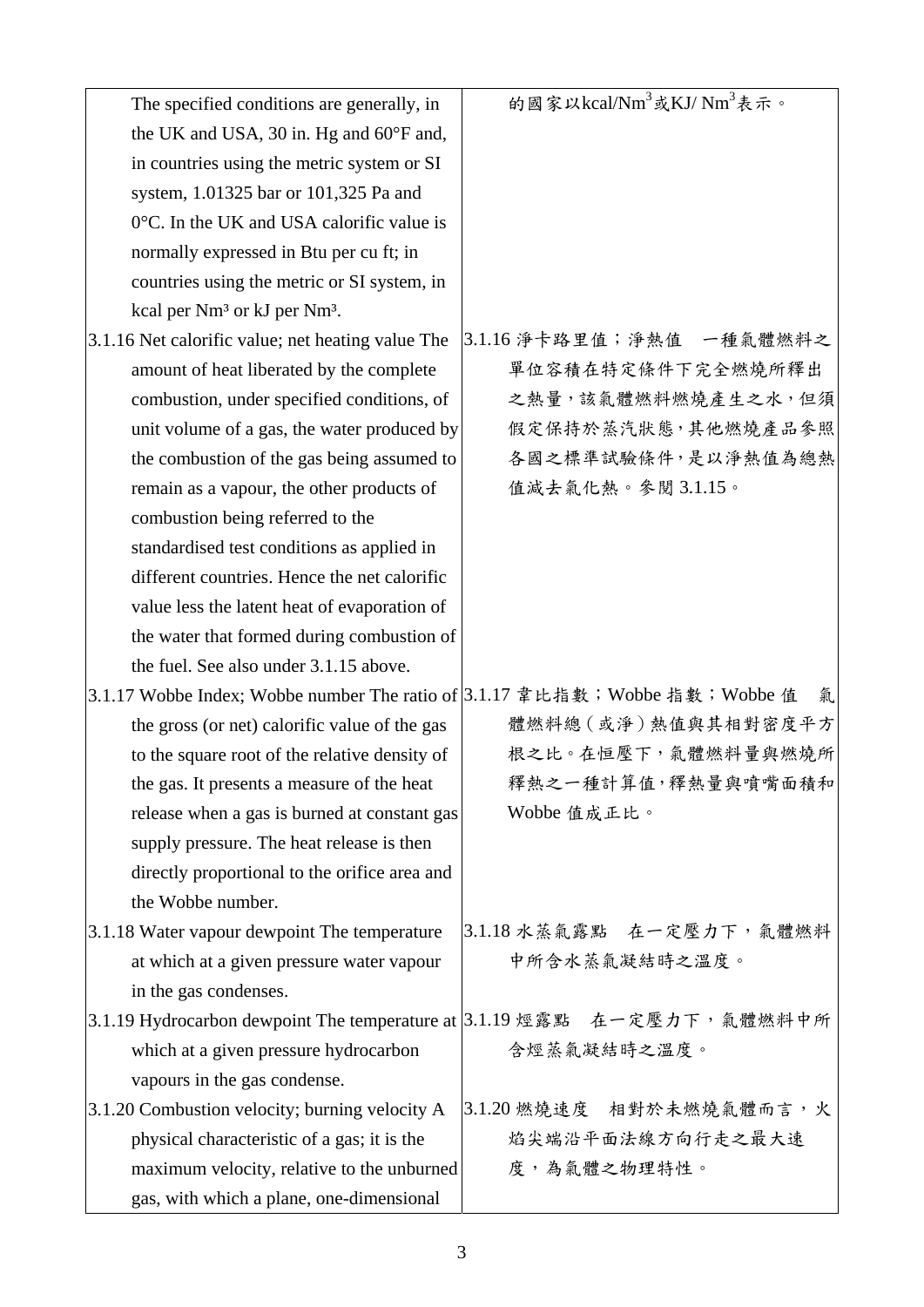| flame front travels along the normal to its        |                             |
|----------------------------------------------------|-----------------------------|
| surface.                                           |                             |
| 3.1.21 Flammability limits; explosion limits;      | 3.1.21 燃燒界限;爆炸界限 可燃氣體在空氣    |
| explosive limits The upper and lower limits        | 或氧氣中,混合濃度之上下限在上下限範          |
| of the concentration of a combustible gas in       | 圍內,可引爆或燃燒,其下限隨溫度及壓          |
| air or oxygen, between which the mixture is        | 力而變動。                       |
| explosive or flammable; such limits may            |                             |
| vary according to prevailing temperature           |                             |
| and pressure.                                      |                             |
| 3.1.22 Pressure rating; rated pressure The design  | 3.1.22 設計壓力<br>氣體燃料設備設計之壓力。 |
| pressure of gas equipment.                         |                             |
| 3.1.23 Working pressure The gas pressure at        | 3.1.23 操作壓力<br>氣體燃料設備操作之壓力。 |
| which the equipment it operated.                   |                             |
| 3.1.24 Gas pressure The pressure of the gas        | 3.1.24 氣體燃料壓力<br>又稱錶壓力,大於大氣 |
| above atmospheric pressure, more                   | 壓力。                         |
| accurately termed gauge pressure.                  |                             |
| 3.1.25 Test pressure The pressure to which         | 設備試驗時之壓力。<br>3.1.25 試驗壓力    |
| equipment is tested.                               |                             |
| 3.1.26 Pressure range The subdivision of the       | 3.1.26 壓力範圍 操作壓力可細分為低壓、中    |
| working pressure into low, medium and              | 壓及高壓等範圍。                    |
| high pressure ranges.                              |                             |
| 3.1.27 Rated heat input; heat input rating The     | 3.1.27 額定輸入熱量 製造廠商在燃燒器具所    |
| quantity of potential heat calculated on the       | 標示之單位時間內允許輸入最大熱量。其          |
| basis of calorific value (net or gross)            | 熱量按規定以淨熱值或總熱值之計算。           |
| according to specification) supplied to the        |                             |
| burner in unit time that, according to the         |                             |
| manufacturer's name plate, may not be              |                             |
| exceeded.                                          |                             |
| 3.1.28 Rated useful heat; rated useful heat output | 3.1.28 額定有效熱量 在額定輸入熱量之操作    |
| The quantity of heat liberated by the burner       | 下,單位時間內燃燒器所釋放之熱量。           |
| in unit time when operating at its rated heat      |                             |
| input.                                             |                             |
| 3.2 Types of Gas                                   | 3.2 氣體燃料之類別                 |
| 3.2.1 Fuel gases; gaseous fuels; combustible       | 與空氣或<br>3.2.1 燃料氣;氣體燃料;可燃氣體 |
| gases Gases or gas mixtures that burn with         | 氧氣混合能燃燒之氣體。主要供作熱源。          |
| air or oxygen and are used mainly for heat         |                             |
| generation.                                        |                             |
| 3.2.2 Families of gases Gaseous fuels whose        | 3.2.2 气體燃料族群 气体燃料之燃烧特徵大     |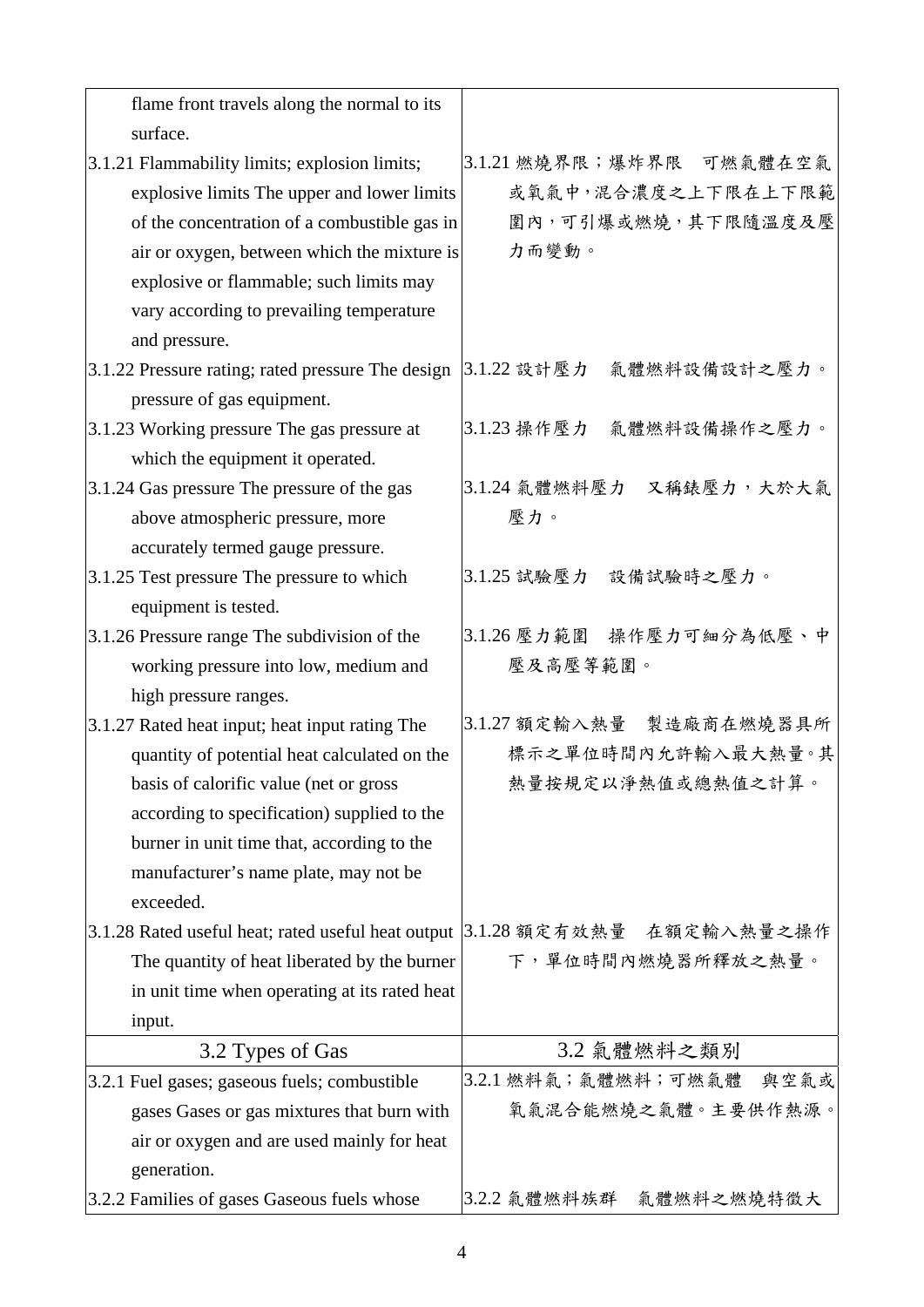| combustion characteristics are in large                                          |                |               | 致相類似,韋比指數亦相似可以替換。第       |
|----------------------------------------------------------------------------------|----------------|---------------|--------------------------|
| measure similar, i.e. they have similar                                          |                |               | 一族氣體燃料包括城鎮(含氫氣較多之燃       |
| Wobbe numbers, which make them                                                   |                |               | 料),第二族氣體燃料包括天然氣、與石       |
| interchangeable. The first family of gases                                       |                |               | 油伴產、及介於兩者間可互相替換之氣        |
| comprises town gas (hydrogen-rich gaseous                                        |                |               | 體;第三族氣體燃料包括液化石油氣(丙       |
| fuels); the second family of gases                                               |                |               | 烷、丁烷)。氣體燃料族群的韋比指數如       |
| comprises natural gases, gases associated                                        | F:             |               |                          |
| with petroleum and gases interchangeable                                         | 族群             |               | 韋比指數                     |
| with these; and the third family of gases                                        |                |               | 千焦耳/立方公尺 英熱單位/立方呎        |
| comprises liquefied petroleum gases                                              |                |               | s. r. c.                 |
| (propane and butane). The Wobbe numbers                                          | $\mathbf 1$    | $24.4 - 28.8$ | $600 - 785$              |
| of the families of gases are as follows:                                         | $\overline{2}$ | $48.2 - 53.2$ | $1040 - 1450$            |
| Wobbe Number<br>Family                                                           | 3              | $72.6 - 87.8$ | 1940~2300                |
| (MJ/standard m <sup>3</sup> ) (Btu/ft <sup>3</sup> at s.r.c.)                    |                |               |                          |
| 24.4-28.8<br>600-785<br>$\mathbf{1}$                                             |                |               |                          |
| 48.2-53.2<br>1040-1450<br>2                                                      |                |               |                          |
| 72.6-87.8<br>3<br>1940-2300                                                      |                |               |                          |
| 3.2.3 Natural gases Gases, consisting mainly of                                  |                |               | 3.2.3 天然氣 產於地下的天然礦產之氣體,主 |
| methane, occurring naturally in                                                  | 要含甲烷。          |               |                          |
| underground deposits.                                                            |                |               |                          |
| 3.2.4 Associated gases; casinghead gases (USA,                                   |                |               | 3.2.4 伴產氣;井口天然氣 油層伴產之天然  |
| Can.) Natural gases associated with oil                                          |                |               | 氣,可能含大量高分子烴,在油層之溫度       |
| accumulation; they may contain large                                             |                |               | 與壓力下,此等氣體可溶解在油中呈溶解       |
| fractions of higher hydrocarbons. The gases                                      |                |               | 氣,或在油層頂部形成游離氣帽,即氣帽       |
| may be dissolved in the oil under the                                            | 氣。             |               |                          |
| reservoir temperatures and pressures                                             |                |               | 在美國及加拿大「伴產氣」指油層中與原       |
| (solution gas) or may form a cap of free gas                                     |                |               | 油緊密接觸而非溶解於原油之游離天然        |
| above the oil in the reservoir (gas cap gas).                                    | 氣。             |               |                          |
| In the USA and Canada the term "associated"                                      |                |               |                          |
| gas" is applied to free natural gas in                                           |                |               |                          |
| immediate contact, but not in solution, with                                     |                |               |                          |
| crude oil in the reservoir.                                                      |                |               |                          |
| 3.2.5 Liquefied petroleum gases (LPG); liquefied  3.2.5 液化石油氣 (LPG); 液化煉製氣 (LRG) |                |               |                          |
| refinery gases (LRG) (USA) Mixtures of                                           |                |               | 輕烴混合物,在常溫及常壓下呈氣態,增       |
| light hydrocarbons, gaseous under                                                |                |               | 壓或減溫時則維持液態,主要成分為丙        |
| conditions of normal temperature and                                             |                | 烷、丁烷、丁烯。      |                          |
| pressure and maintained in the liquid state                                      |                |               |                          |
| by increase of pressure or lowering of                                           |                |               |                          |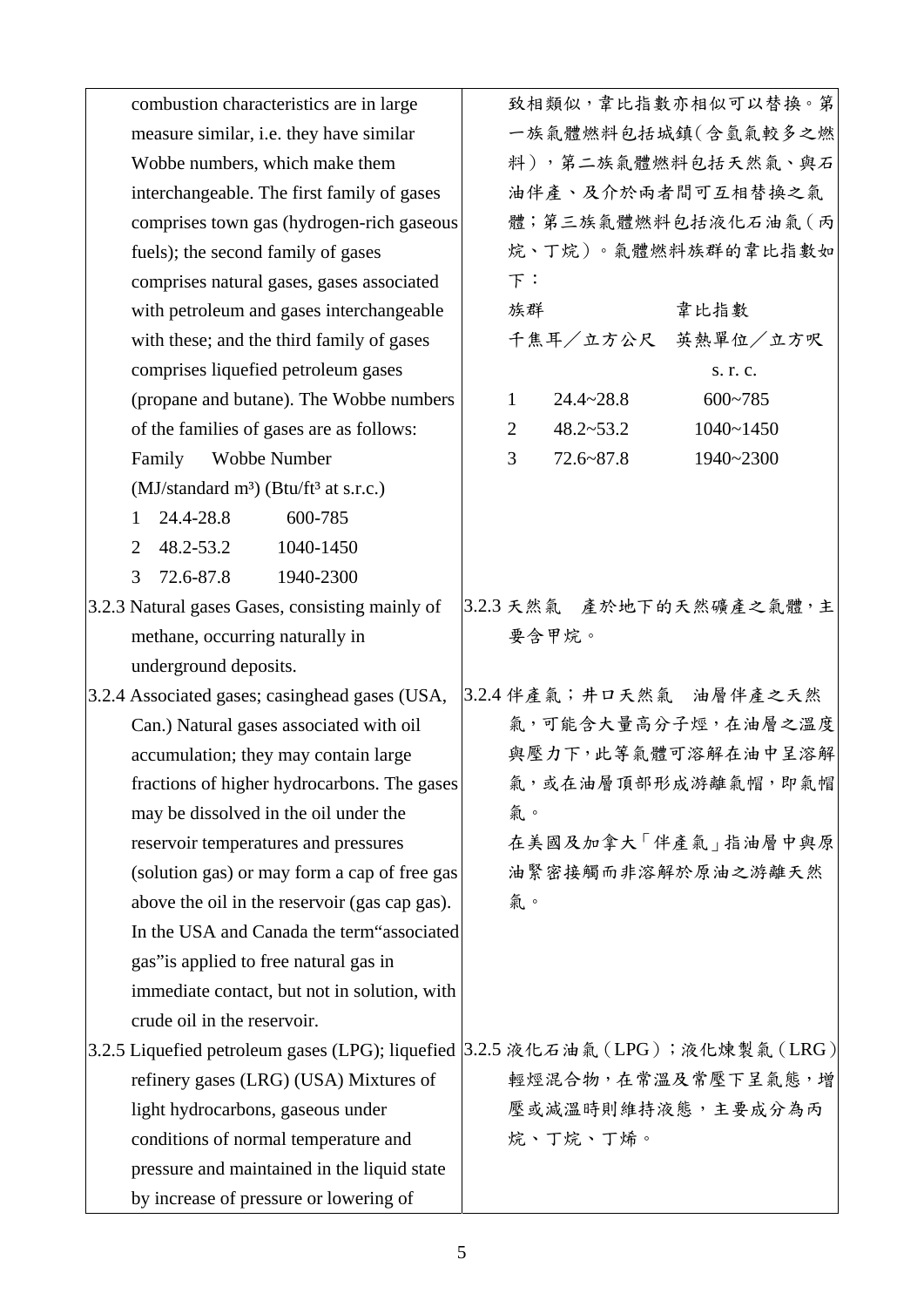| temperature. The principal components are                           |                             |
|---------------------------------------------------------------------|-----------------------------|
| propane, propene, butanes and butenes.                              |                             |
| 3.2.6 Refinery gases Gases produced during the                      | 3.2.6 煉製氣 在石油及石油產品煉製及處理     |
| refining and processing of petroleum and                            | 過程中,生產之氣體燃料,主要成分為           |
| petroleum products; they consist mainly of                          | C1至 C4 烴及不定量之游離氫、氮,有時       |
| C1to C4 hydrocarbons with variable                                  | 含硫化氫。                       |
| amounts of free hydrogen, nitrogen and                              |                             |
| possibly hydrogen sulphide.                                         |                             |
| 3.2.7 Coke-oven gases Gases produced in coke                        | 3.2.7 煤焦爐氣 產自煉焦爐之氣體燃料。      |
| ovens.                                                              |                             |
| 3.2.8 High-pressure gasification gases Gaseous                      | 3.2.8 高壓氣化氣體燃料 在高壓下,以氣化媒    |
| fuels produced by reacting solid or liquid                          | 質(如氧/蒸汽混合物)使固態或液態燃          |
| fuels with a gasification medium (e.g.                              | 料反應,所生產之氣體燃料,亦可在高壓          |
| oxygen/steam mixture) under high                                    | 下,將液態燃料經熱或觸媒處理變換而           |
| pressure; they may also be gaseous fuels                            | 得。                          |
| produced by the conversion of liquid fuels                          | (註)如氣體作為給料,則用其他特定用          |
| by thermal or catalytic processes at high                           | 語,如重組氣體燃料。                  |
| pressure. Note. In cases in which a gas is                          |                             |
| the feedstock, a more specific term would                           |                             |
| be used, e.g. reformed gases.                                       |                             |
| 3.2.9 Cracked gases Gaseous fuels that are                          | 3.2.9 裂煉氣體燃料 液態或氣態烴經熱或熱     |
| produced from liquid or gaseous                                     | 觸媒轉化所生產之氣體燃料。               |
| hydrocarbons by thermal or                                          |                             |
| thermal-catalytic conversion.                                       |                             |
| 3.2.10 Town gas; city gas (USA) Gases                               | 3.2.10 城鎮氣體燃料 生產氣體燃料提供公     |
| manufactured for public supply with a                               | 用,其韋比指數為 24.4~28.8 千焦耳/立    |
| Wobbe number rnge of 24.4-28.8                                      | 方公尺 (600~785 英熱單位/立方公尺)     |
| MJ/standard m <sup>3</sup> (600-785 Btu/ft <sup>3</sup> at s.r.c.); | 屬於第一族氣體燃料。                  |
| they fall within the first family of gases.                         |                             |
| 3.2.11 Producer gases; lean gases Gaseous fuels                     | 3.2.11 發生爐煤氣;貧氣 在空氣中或在空氣    |
| produced by continuously gasifying solid                            | 及蒸汽混合物中,將固體燃料連續氣化所          |
| fuel in air or in a mixture of air and steam.                       | 生產之氣體燃料,為低熱值氣體燃料,故          |
| They are gases of low calorific value and                           | 稱為貧氣。                       |
| hence referred to as lean gases.                                    |                             |
| 3.2.12 Blast furnace gases Gaseous fuels                            | 3.2.12 鼓風爐氣<br>鼓風爐煉鐵所生產之氣體燃 |
| produced in the production of iron in the                           | 料。                          |
| blast furnace.                                                      |                             |
| 3.2.13 Water gases Gases produced by reacting                       | 3.2.13 水煤氣 用蒸气與煉焦反應生產之氣體    |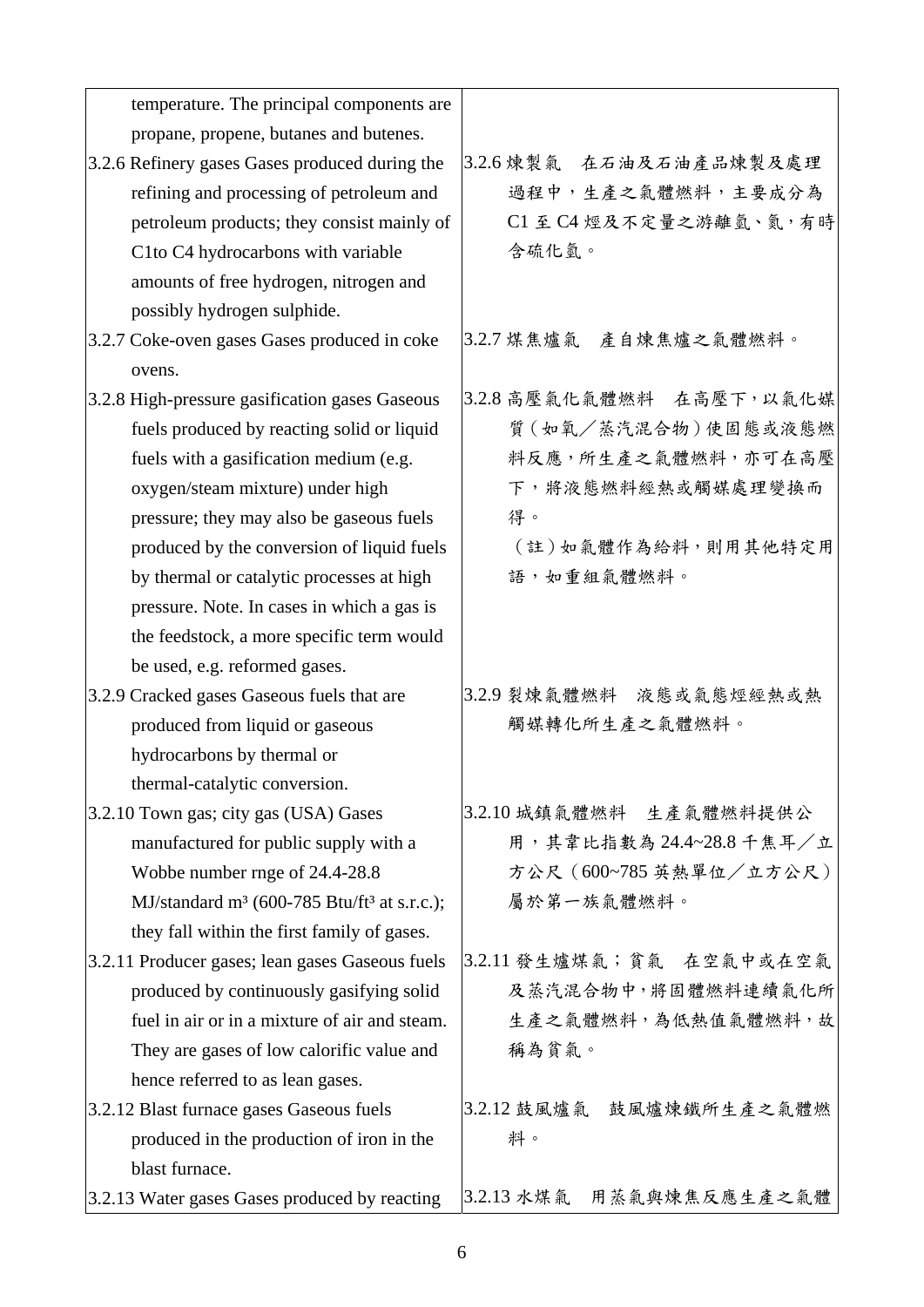| coke with steam.                                          | 燃料。                                                                       |
|-----------------------------------------------------------|---------------------------------------------------------------------------|
|                                                           | 3.2.14 Substitute natural gas (SNG) Gaseous fuel 3.2.14 合成天然氣 從煤或烴或其他碳質物製 |
| manufactured from coal or hydrocarbons,                   | 造而可與天然氣替換之氣體燃料。                                                           |
| or from other carbonaceous material and                   |                                                                           |
| interchangeable with natural gas.                         |                                                                           |
| 3.3 Natural Gas Production                                | 3.3 天然氣生產                                                                 |
| 3.3.1 Natural gas                                         | 3.3.1 天然氣礦床/氣層/氣池/生產層/生                                                   |
| deposit/reservoir/pool/producing formation                | 產層位                                                                       |
| (USA), pay horizon (USA) A natural                        | 天然聚集氣態烴之地下多孔岩層或岩穴。                                                        |
| accumulation of gaseous hydrocarbons in                   |                                                                           |
| underground porous rocks or caverns.                      |                                                                           |
| 3.3.2 Gas-bearing stratum; gas stratum A                  | 3.3.2 含氣層;氣層(單層) 天然氣或石油礦                                                  |
| gas-bearing porous stratum or                             | 產內,含氣之多孔岩層或含穴岩層。                                                          |
| cavern-containing stratum within a natural                |                                                                           |
| gas or petroleum deposit.                                 |                                                                           |
| 3.3.3 Natural gas field One or more reservoirs            | 3.3.3 天然氣田 一層或一層以上的儲氣層集                                                   |
| grouped in or related to the same individual              | 合或同層個別地質構造形貌,在若干國家                                                        |
| geological structured feature. In some                    | 指設有天然氣採收、處理及運輸設備之礦                                                        |
| countries the term relates to the surface area            | 床上地面範圍。                                                                   |
| above a deposit on which is located the                   |                                                                           |
| equipment for extracting, treating,                       |                                                                           |
| transporting, e4tc., the natural gas.                     |                                                                           |
| 3.3.4 Natural gas production; natural gas                 | 3.3.4 天然氣生產;天然氣採收 應用工業技術                                                  |
| extraction The application of industrial                  | 將天然氣自礦床帶出地面。                                                              |
| technology to bring the natural gas to the                |                                                                           |
| surface from the deposit.                                 |                                                                           |
| 3.4 Gas Manufacture                                       | 3.4 氣體燃料製造                                                                |
| 3.4.1 Carbonisation The heating under controlled 3.4.1 碳化 | 固體燃料控制在斷絕空氣下加熱                                                            |
| conditions and in the absence of air of solid             | 以產製氣態、液態與固態產品。                                                            |
| fuels to produce gaseous, liquid and solid                |                                                                           |
| products.                                                 |                                                                           |
| 3.4.2 Coking The heating under controlled                 | 3.4.2 煉焦 固體燃料控制在斷絕空氣下加熱                                                   |
| conditions and in the absence of air of solid             | 至900℃以上以產製焦炭。                                                             |
| fuels at temperatures in excess of $900^{\circ}$ C to     |                                                                           |
| produce coke.                                             |                                                                           |
| 3.4.3 Gasification The conversion of solid or             | 3.4.3 气化 将固體或液體燃料以一種氣化媒                                                   |
| liquid fuels to gaseous fuels by reaction                 | 質諸如蒸汽、空氣或氧與其反應轉化為氣                                                        |
| with a gasification medium such as steam,                 | 態燃料之製程,亦可由熱或觸媒製程將液                                                        |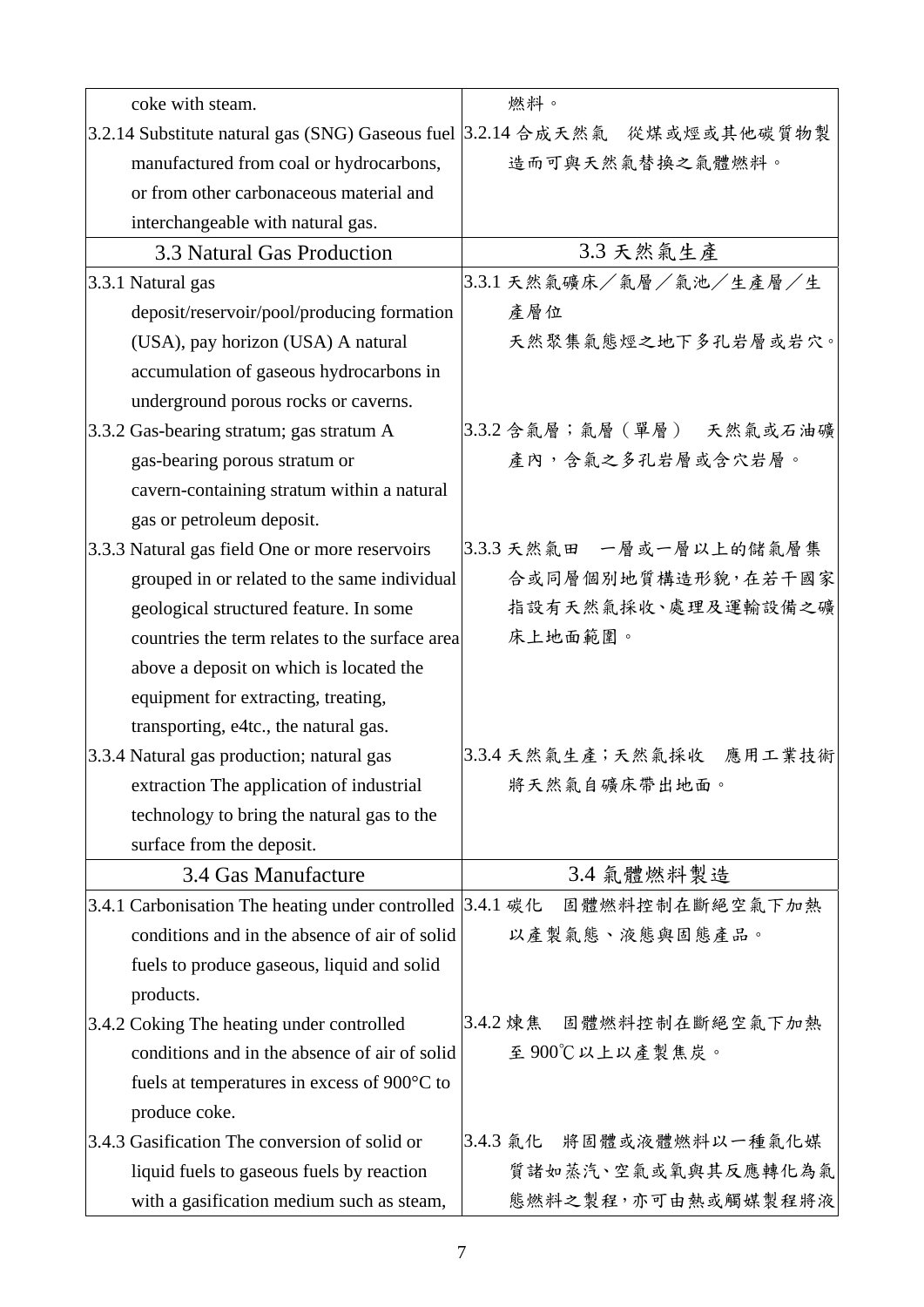| air or oxygen; it can also be the conversion     | 體燃料轉化為氣體燃料,製程可以在常壓          |
|--------------------------------------------------|-----------------------------|
| of liquid fuels to gaseous fuels by thermal      | 中或高壓下進行。                    |
| or catalytic processes. It may be                |                             |
| conducted at atmospheric, medium or high         |                             |
| pressure. See note to 3.4.4.                     |                             |
| 3.4.4 Gasification under pressure; pressure      | 3.4.4 高壓氣化 在高壓下將固體或液體燃料     |
| gasification The conversion of solid or          | 以一種氣化媒質 (例如氧/蒸汽混合物)         |
| liquid fuels to gaseous fuels by reaction        | 與其反應轉化為氣體燃料之製程,亦可在          |
| with a gasification medium (e.g.                 | 高壓下由熱或觸媒製程將液體燃料轉化           |
| oxygen/steam mixture) under high                 | 為氣體燃料。                      |
| pressure. It can also be the conversion of       |                             |
| liquid fuels to gaseous fuels by thermal or      |                             |
| catalytic processes at high pressure.            |                             |
| Note to 3.4.3 and 3.4.4 above in processes       |                             |
| in which a gas is the feedstock the process      |                             |
| is generally referred to by a more specific      |                             |
| term, e.g. reforming, methanation.               |                             |
| 3.4.5 Cracking The production of gaseous fuels   | 3.4.5 裂解 液態或氣體燃料由熱或熱觸媒轉     |
| by the thermal or thermal-catalytic              | 化以產製氣體燃料。                   |
| conversion of liquid or gaseous fuels.           |                             |
| 3.4.6 Conversion; shift reaction A process for   | 3.4.6 轉化 氣體燃料中之CO含量,由觸媒法    |
| reducing the CO-content of gaseous fuel by       | 以蒸汽將其轉化為CO2與H2之製程。          |
| catalytically converting it with steam to        |                             |
| $CO2$ and $H2$ .                                 |                             |
| 3.5 Gas Processing                               | 3.5 氣體燃料處理                  |
| 3.5.1 Purification of fuel gas/gaseous           | 3.5.1 燃料氣、氣態燃料、可燃性氣之精裂<br>自 |
| fuel/combustible gas The removal of              | 氣體燃料去除雜質之製程。                |
| impurities from the gas.                         |                             |
| 3.5.2 Water removal; demisting A process for     | 3.5.2 脫水 自天然氣去除凝結水之製程。      |
| removing condensed water from natural            |                             |
| gas.                                             |                             |
| 3.5.3 Sulphur removal; desulphurization;         | 3.5.3 脱硫;去硫 去除氣體燃料中的硫化合物    |
| desulphurizing process A process for             | 之製程。                        |
| removing sulphur compounds contained in          |                             |
| gaseous fuels.                                   |                             |
| 3.5.4 Gasoline stripping The removal of gasoline | 3.5.4 汽油脫除 在天然氣生產中,去除所含液    |
| fractions contained in liquid and vapour         | 態或氣態的汽油分。                   |
| form in natural gas during production.           |                             |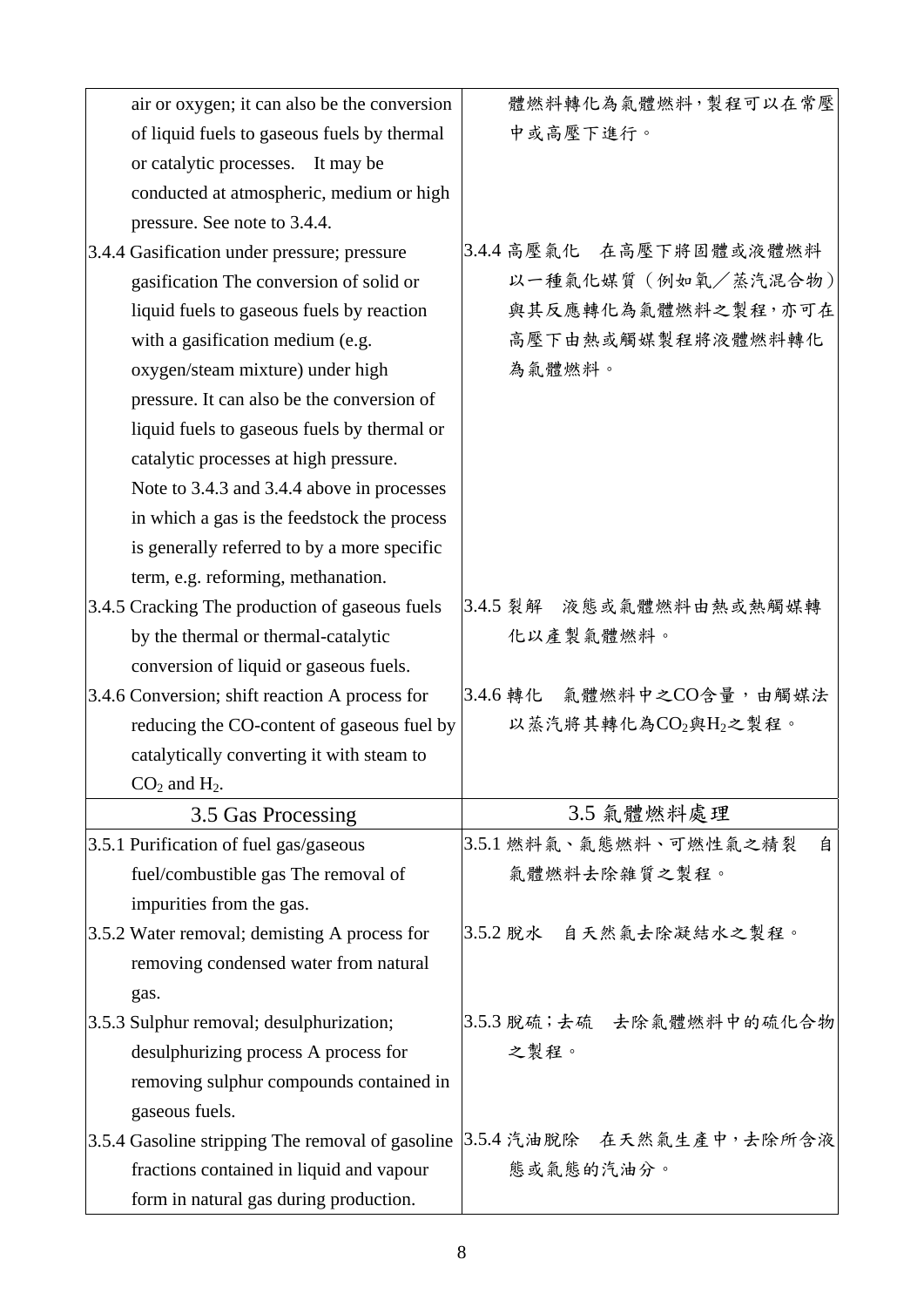| 3.5.5 Dehydration The removal of water vapour                               | 3.5.5 脱水<br>自氣體燃料去除水蒸氣。     |
|-----------------------------------------------------------------------------|-----------------------------|
| from gaseous fuels.                                                         |                             |
| 3.5.6 Conditioning A process of adjusting the                               | 添加其他氣體或液體以調整氣體<br>3.5.6 調製  |
| characteristics of a gaseous fuel as required,                              | 燃料的特性至如所需之一種製程。在美           |
| by the admixture of other gases or liquids.                                 | 國,此術語包括去除所要的成分與添加所          |
| In the USA the term embraces both the                                       | 需的成分。                       |
| removal of objectionable constituents and                                   |                             |
| the addition of desirable constituents.                                     |                             |
| 3.5.7 Enrichment Raising the calorific value of a                           | 3.5.7 增加熱值 將氣體燃料混合入另一種高     |
| gas by mixing with it a gas of relatively                                   | 熱值氣體燃料以提高其熱值的製程。            |
| high heating value.                                                         |                             |
| 3.5.8 Liquefaction The conversion of natural gas  3.5.8 液化   將天然氣轉化為液態之製程。  |                             |
| to the liquid phase.                                                        |                             |
| 3.5.9 Odorization; odorizing The addition of a                              | 3.5.9 加臭 氣體燃料中添加一種易揮發之液     |
| liquid chemical substance in the vapour                                     | 態化學物質,使其具有臭味而容易分辨;          |
| phase to a gas so that it becomes                                           | 此為法律所規定者。                   |
| identifiable by its disagreeable smell; this                                |                             |
| can be a legal requirement.                                                 |                             |
| 3.6 Gas Transmission and Distribution                                       | 3.6 氣體燃料輸送及分配               |
| 3.6.1 Gas transmission line; gas pipeline A                                 | 3.6.1 輸氣幹線;氣體燃料管線 高壓長程運送    |
| pipeline for the transmission of gaseous                                    | 氣體燃料之管線,通常包括其輔助設備。          |
| fuel at high pressure and over long                                         |                             |
| distances; the term normally includes the                                   |                             |
| ancillary equipment.                                                        |                             |
| 3.6.2 Gas pipeline crossing one frontier;                                   | 3.6.2 横越一處邊境管線;國際管線;州際管線    |
| international pipeline; interstate pipeline                                 | (註) 英文中並無特殊術語, 表達管線僅        |
| Note. There is no specific term in English                                  | 跨過一個邊境。                     |
| denoting a pipeline that corsses one frontier                               |                             |
| only.                                                                       |                             |
| 3.6.3 Gas pipeline crossing two or more frontiers; 3.6.3 横越兩處或兩處以上邊境管線; 國際管 |                             |
| international pipeline; interstate pipeline                                 | 線;州際管線 (註)英文中並無特殊術          |
| Note. There is no specific term in English                                  | 語,表達管線僅跨過一個邊境。              |
| denoting a pipeline that crosses two or                                     |                             |
| more frontiers.                                                             |                             |
| 3.6.4 Transmission and distribution                                         | 3.6.4 輸配氣系統;輸配網;輸配氣網路<br>所有 |
|                                                                             |                             |
| system/network/grid The whole of the                                        | 的管線或幹線,包括有關組件,如管件、          |
| pipelines and mains, including associated                                   | 閥、接頭,家庭用分支管、清管排放閥等。         |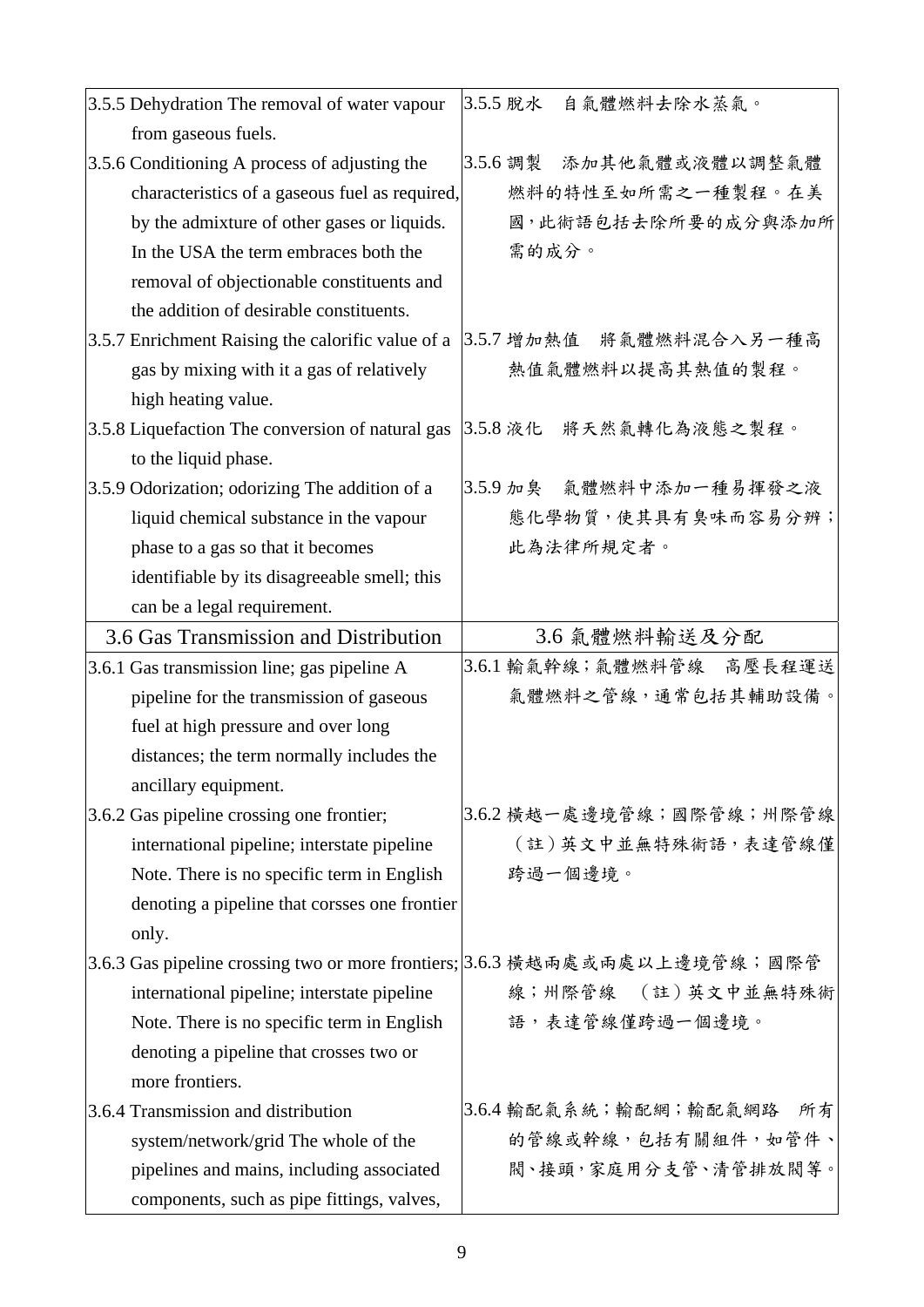| connections, house branch mains, pig traps,                               |                             |
|---------------------------------------------------------------------------|-----------------------------|
| etc.                                                                      |                             |
| 3.6.5 Compressor A machine in which the                                   | 3.6.5 壓縮機 為輸送或儲之目的而提高氣體     |
| pressure or velocity of a gas is increased for                            | 壓力及速率之機器。                   |
| the purpose of transmitting or storing it.                                |                             |
| 3.6.6 Compressor plant/installation/station Plant                         | 3.6.6 壓縮機場;壓縮機裝置;壓縮機站<br>壓縮 |
| for compressing gas, comprising                                           | 氣體之場所,設備包括壓縮機、動力、計          |
| compressors, compressor motive power,                                     | 量、調節及控制設備,附屬管線及輔助設          |
| metering, regulation and control equipment,                               | 備、安全設備、土木工程機械。              |
| associated piping and ancillary equipment,                                |                             |
| safety equipment, civil engineering works.                                |                             |
| 3.6.7 Distribution system/network/grid The                                | 3.6.7 配氣系統;配氣網;配氣網路<br>提供當地 |
| system of gas mains that provides for the                                 | 氣體燃料之管線系統。                  |
| local distribution of gaseous fuel.                                       |                             |
| 3.6.8 Gas pressure regulator station; gas governor 3.6.8 氣體燃料整壓站; 氣體燃料減壓站 | 將高                          |
| station A plant that automatically reduces a                              | 壓氣體減為低壓之場所。                 |
| higher gas pressure to a constant lower                                   |                             |
| value.                                                                    |                             |
| 3.6.9 Gas pressure regulator; gas governor A                              | 3.6.9 氣體燃料整壓器;氣體燃料減壓器<br>將高 |
| device that automatically reduces a higher                                | 壓氣體減為低壓之一設備。                |
| gas pressure to a constant lower value.                                   |                             |
| 3.6.10 Gas meter An instrument with an                                    | 3.6.10 氣體燃料錶 直接測量氣體燃料體質,    |
| indicating mechanism that directly                                        | 附帶指示機械結構之設備。                |
| measures volumes of gas.                                                  |                             |
| 3.6.11 Tanker A merchant ship designed to                                 | 3.6.11 油輪 為輸送液態貨物 (如液化天然氣)  |
| transport liquid cargoes, e.g. liquefied                                  | 而設計之商船,更明確用語,如甲烷油           |
| natural gas; in context the more specific                                 | 輪、丙烷油輪、丁烷油輪。                |
| terms methane taker, propane tanker,                                      |                             |
| butane lanker would be used.                                              |                             |
| 3.6.12 Rail tanker; rail tank car A railway freight                       | [3.6.12 油罐火車 運送液體, 如液化石油氣之  |
| car for the transport of liquids, e.g.                                    | 鐵路貨車。                       |
| liquefied petroleum gases.                                                |                             |
| 3.6.13 Road tanker; tank truck (USA) A road                               | 3.6.13 油罐車 運送液體, 如液化石油氣之道   |
| vehicle for the transport of liquids; e.g.                                | 路車輛。                        |
| liquefied petroleum gases.                                                |                             |
| 3.6.14 Transportable gas holder; transportable                            | 3.6.14 運輸用氣罐;運輸用氣體容器<br>氣體燃 |
| gas container; gas cylinder A container in                                | 料瓶、球形或筒狀容器。                 |
| bottle, spherical or cylindrical form for the                             |                             |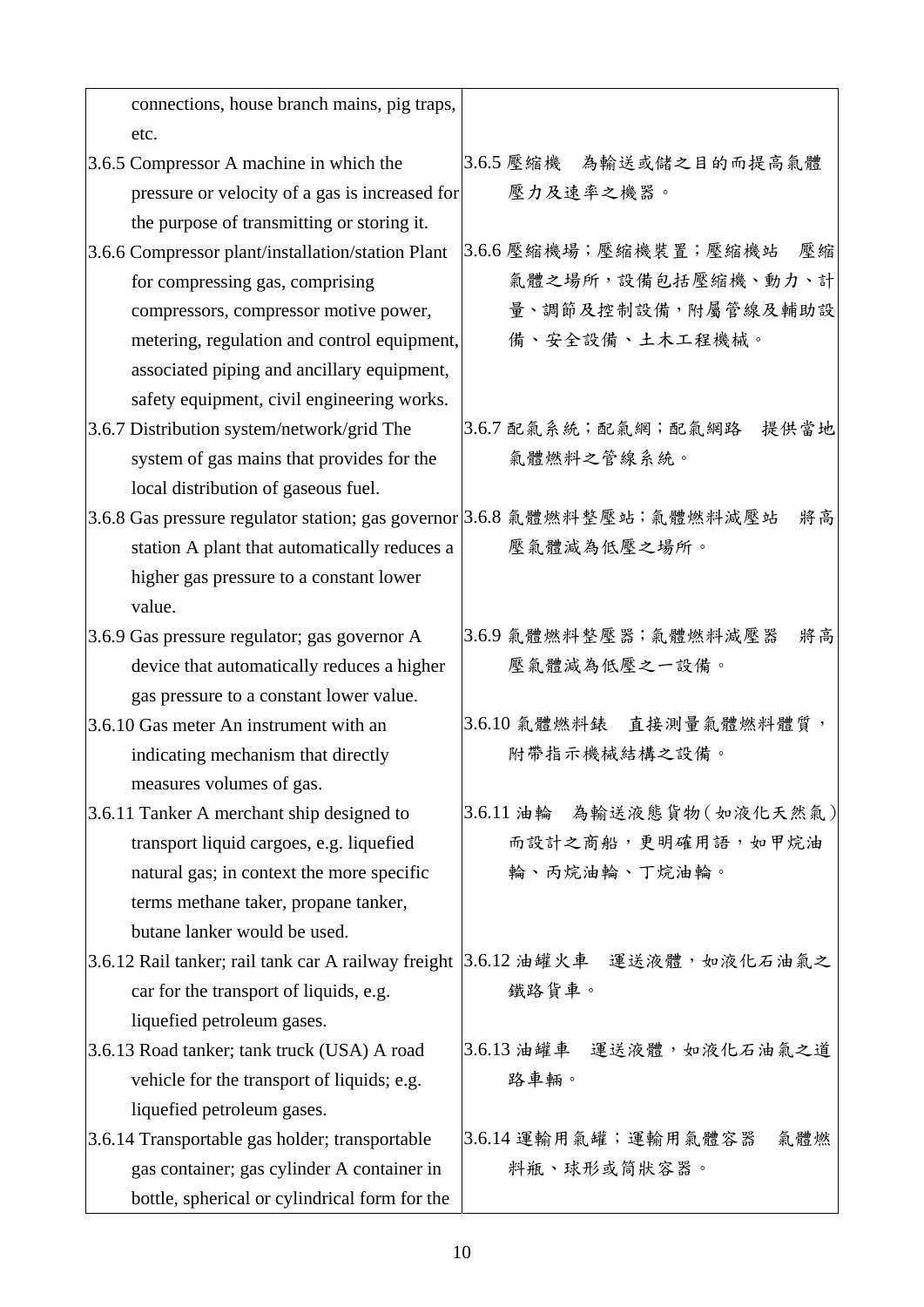| transport and distribution of liquefied                             |                                                                            |
|---------------------------------------------------------------------|----------------------------------------------------------------------------|
| gases.                                                              |                                                                            |
| 3.7 Gas Storage                                                     | 3.7 氣體燃料儲藏                                                                 |
| 3.7.1. Underground gas storage; underground gas 3.7.1 地下儲氣槽; 地下儲氣系統 | 儲藏於適合                                                                      |
| storage system Storage in porous                                    | 儲存氣體燃料之多孔地層,自然的或人為                                                         |
| geological formations, natural or artificially                      | 產生的岩穴。                                                                     |
| created cavities, suitable for the storage of                       |                                                                            |
| gaseous fuels.                                                      |                                                                            |
| 3.7.2 Storage in porous rock Storage in porous                      | 3.7.2 多孔岩內儲藏 储藏於適合儲存氣體燃                                                    |
| rock formation suitable for the storage of                          | 料之多孔岩層,例如儲藏於水層、已耗竭                                                         |
| gas; examples are storage in aquifers,                              | 之乾井或油氣層。                                                                   |
| depleted gas wells or reservoirs.                                   |                                                                            |
| 3.7.3 Storage in underground cavities                               | 3.7.3 地窖儲藏 天然的或人工構築的地下洞                                                    |
| Underground storage in natural or artificial                        | 穴儲藏,例如鹽穴、天然岩窖、廢棄礦坑、                                                        |
| integral cavities; examples are storage in                          | 冰凍土層。                                                                      |
| saline cavities, natural caverns, disused                           |                                                                            |
| mine workings, frozen earth.                                        |                                                                            |
| 3.7.4 Storage in caverns Storage in cavities                        | 3.7.4 岩窖儲藏 储藏於人工洗除之水溶性岩                                                    |
| artificially created by washing out water                           | 層(如鹽岩)形成之岩窖內。                                                              |
| soluble layers of rock, e.g. rock salt.                             |                                                                            |
| 3.7.5 Storage in fissures Storage in cavities of a                  | 3.7.5 裂縫內儲藏 儲藏於因構造應力極端裂                                                    |
| kind suitable for gas storage, in which the                         | 開之油氣層而適合儲存氣體燃料的洞穴                                                          |
| reservoir rock is very fissured due to                              | 内。                                                                         |
| tectonic stresses.                                                  |                                                                            |
| 3.7.6 Current gas; active gas The quantity of gas                   | 3.7.6 流動氣量;有效氣量 指地下氣體燃料儲                                                   |
| available within the storage range of an                            | 藏在儲存限度內可供應之氣量,為平衡該                                                         |
| underground gas storage, that serves to                             | 系統可用氣量與需求量間之差異。                                                            |
| balance out the differences between gas                             |                                                                            |
| available in the system and demand.                                 |                                                                            |
| 3.7.7 Cushion gas The quantity of gas associated                    | 3.7.7 制壓氣(墊氣)<br>儲槽內無法完全回收之                                                |
| with gas storage that can never be                                  | 氣量。                                                                        |
| completely recovered.                                               |                                                                            |
| 3.7.8 Gas holder A vessel in which gas is stored                    | 3.7.8 储氣槽 置於地表或近地表之儲存氣態                                                    |
| at or near the surface in gaseous or liquid                         | 或液態氣體燃料之容器。                                                                |
| phase.                                                              |                                                                            |
|                                                                     | 3.7.9 Low-pressure gas holder A general term for  3.7.9 低壓儲氣槽 一般指鐘式、活塞式或無水 |
| bell-type, piston or waterless gas holders.                         | 儲氣槽。                                                                       |
| 3.7.10 Bell-type gas holder A hollow cylinder                       | 3.7.10 鐘式儲氣槽 空心圓筒,頂部閉合,底                                                   |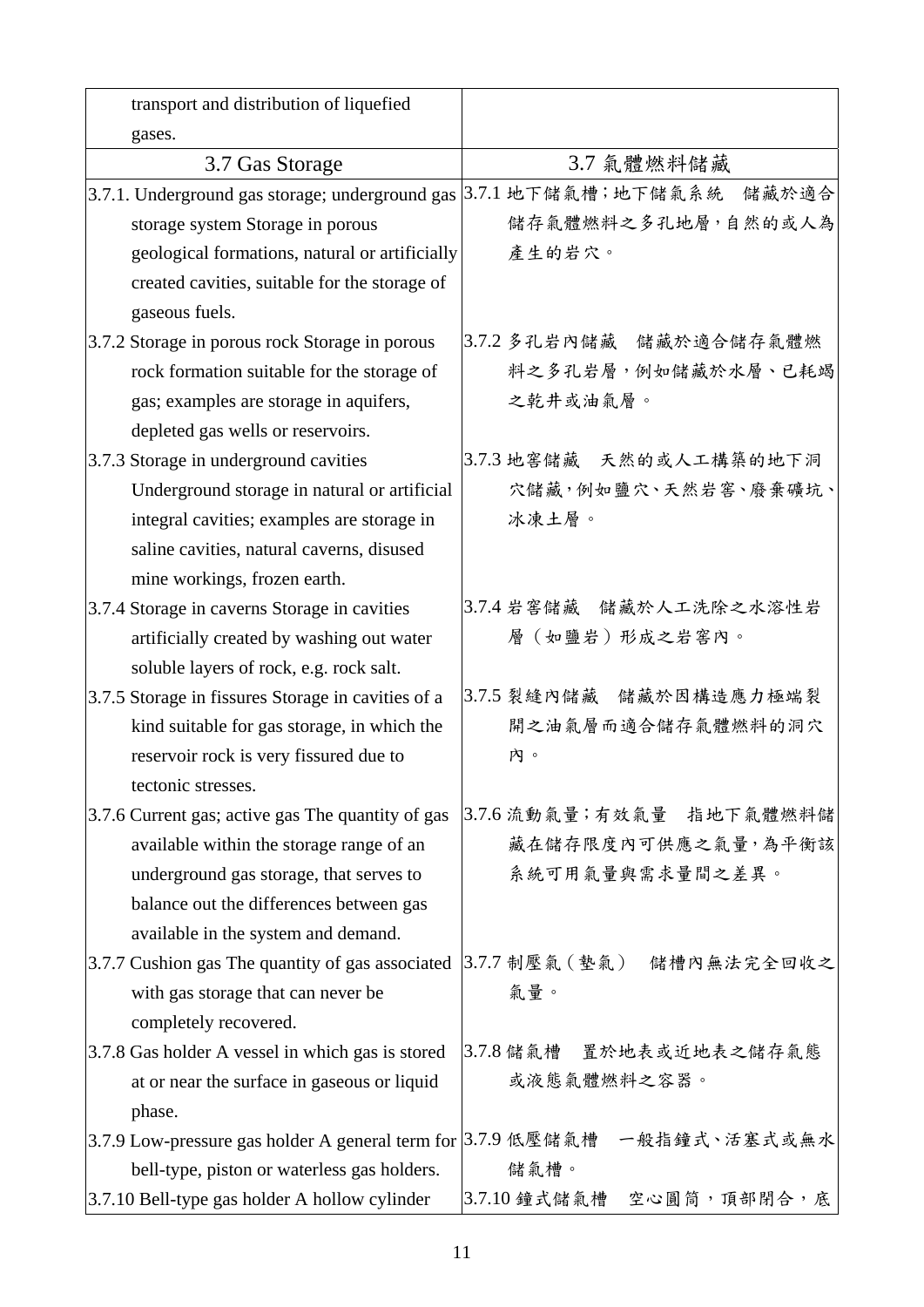| closed at its upper end and sealed at its        | 部用液體封塞之儲氣槽,一般多用水槽,          |
|--------------------------------------------------|-----------------------------|
| lower end by a liquid, generally water,          | 氣體燃料以低壓儲存在水面上之圓筒槽           |
| contained in a tank; the gas is stored at low    | 內,圓筒槽可隨盛裝之氣量多寡而自由昇          |
| pressure within the cylinder above the level     | 降。                          |
| of the water; the cylinder, being free to rise   |                             |
| or fall, is able to accommodate a varying        |                             |
| volume of gas.                                   |                             |
| 3.7.11 Piston type gas holder; waterless gas     | 3.7.11 活塞式儲氣槽;無水儲油槽;乾式儲氣    |
| holder; dry gas holder A tall vessel,            | 為高壓容器,平面呈多角形或圓形,<br>槽       |
| polygonal or circular in plan, inside which      | 內部有一個盤板或活塞及氣密滑動接頭           |
| a disc or piston, having a gastight sliding      | 或可伸缩薄膜與容器聯接,可自由垂直滑          |
| joint or flexible diaphragm connection with      | 動,氣體燃料以低壓儲存在盤板或活塞之          |
| the vessel, is free to move vertically; the      | 下。                          |
| gas is stored in the space beneath the disc      |                             |
| or piston, at low pressure.                      |                             |
| 3.7.12 High-pressure gas holder; pressure type   | 3.7.12 高壓儲氣槽;壓力式儲氣槽<br>固定或活 |
| gas holder; pressure holder A fixed or           | 動密閉式定量儲氣槽,儲存壓力為數個大          |
| movable, closed vessel of constant volume        | 氣壓。                         |
| in which gas is stored at a pressure of          |                             |
| several atmospheres.                             |                             |
| 3.8 Gas Utilisation                              | 3.8 氣體燃料利用                  |
| 3.8.1 Service connection The branch lines        | 3.8.1 配氣管接頭 自輸氣管線及配氣管線間     |
| between the supply mains and the main            | 分出之配氣支管,包括絕緣接頭、開關及          |
| service valve or meter cock, the insulating      |                             |
|                                                  | 建築物外面之塞閥、減壓器等。              |
| joint, the main service valve or meter cock      |                             |
| itself, the service valve or cock located        |                             |
| outside the building, if any, and the gas        |                             |
| governor of the building.                        |                             |
| 3.8.2 Service pipe; house branch line; house     | 3.8.2 配氣管;配氣支管;配氣分管 連接至用    |
| lateral (USA); house dead end line (USA);        | 戶流量錶及塞閥之管線。                 |
| domestic mains (A ust.) The pipe                 |                             |
| connecting the supply main to the service        |                             |
| valve or meter cock.                             |                             |
| 3.8.3 Consumer's plant; customer's plant A plant | 3.8.3 工業用戶 氣體燃料公司由共用之配氣     |
| that takes gas from the public supply            | 管線連接至用戶使用。                  |
| downstream of the main service valve or          |                             |
| meter cock.                                      |                             |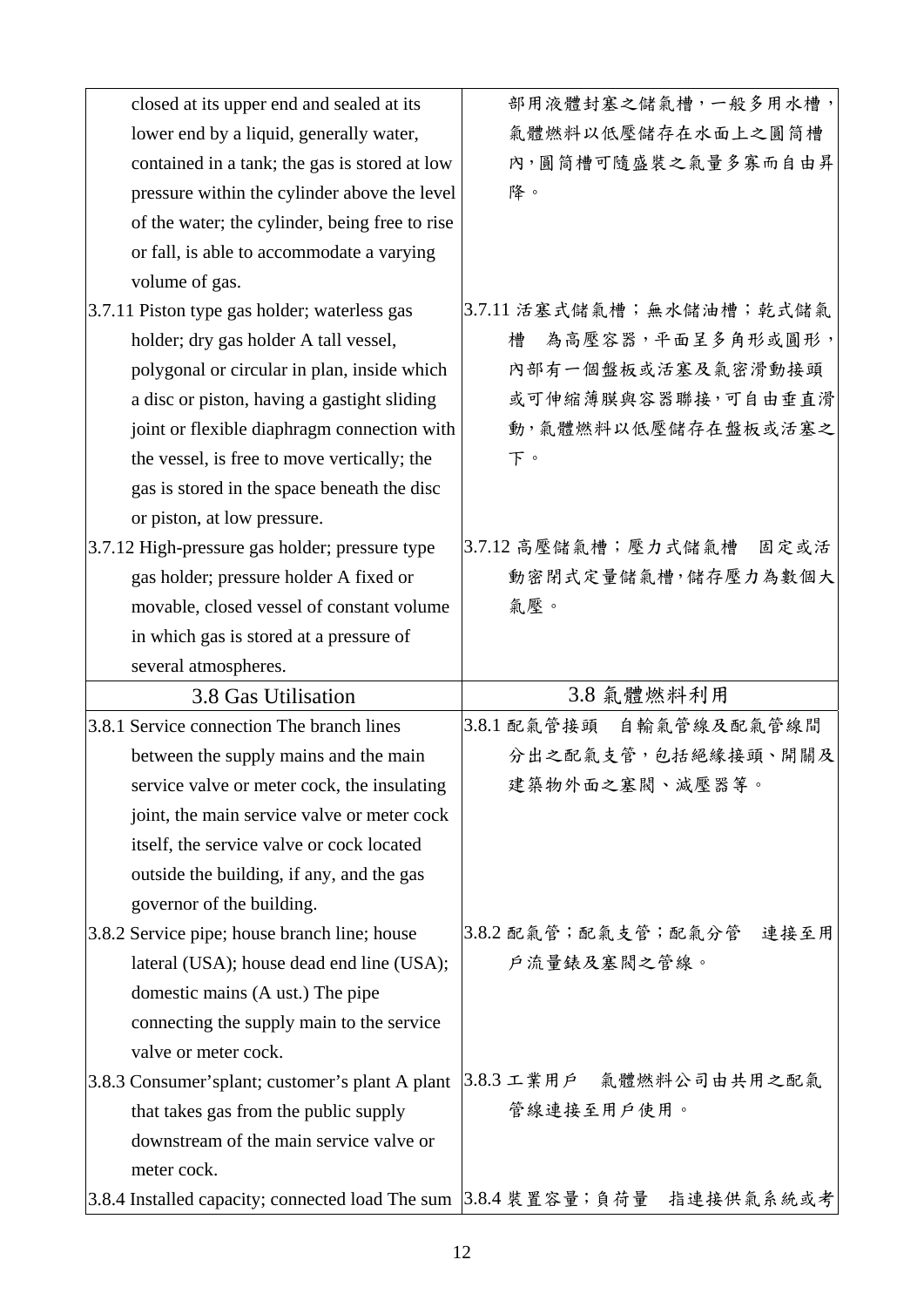| of the rated heat inputs of the                                            | 慮中之系統(例如用戶裝備),其氣體燃          |
|----------------------------------------------------------------------------|-----------------------------|
| gas-consuming appliances connected to the                                  | 料消費設備之額定熱量輸入總和。             |
| supplying system or any part of the system                                 | (註)用戶契約需求量通常等於或低於其          |
| under consideration, e.g. the appliances of a                              | 裝置容量或負荷量。                   |
| consumer.                                                                  |                             |
| Note. A consumer's contractual demand                                      |                             |
| would be at most equal to, but generally                                   |                             |
| lower than, his installed capacity/connected                               |                             |
| load.                                                                      |                             |
| 3.8.5 Gas appliance; gas-fired equipment;                                  | 3.8.5 氣體燃料裝備;燃氣設備<br>通稱有煙道及 |
| gas-fired installation A common term for                                   | 無煙道燃氣設備。                    |
| flued and flueless gas-burning appliances.                                 |                             |
| 3.8.6 Flueless gas appliance An appliance                                  | 3.8.6 無煙道氣體燃料裝備 不需使用煙道將     |
| designed for use without connection to a                                   | 燃燒廢氣排出而設計之設備。               |
| flue for venting the products of combustion                                |                             |
| to the exterior.                                                           |                             |
| 3.8.7 Flued gas appliance An appliance designed                            | 3.8.7 煙道氣體燃料裝備 需用煙道將燃燒廢     |
| for use with connection to a flue for venting                              | 棄排出而設計之設備。                  |
| the products of combustion to the exterior.                                |                             |
| 3.8.8 Flue; flue gas installation The equipment                            | 3.8.8 煙道;氣體燃料煙道裝置 將氣體燃料燃    |
| required for venting to atmosphere the                                     | 燒之廢氣排至大氣中之設備。               |
| products of combustion from flued gas                                      |                             |
| appliances.                                                                |                             |
| <b>3.9 Additional Terms</b>                                                | 3.9 增訂名詞                    |
| 3.9.1 Wet gas Unprocessed natural gas the                                  | 未經提煉之天然氣其含有可冷凝<br>3.9.1 濕氣  |
| contains condensable hydrocarbons.                                         | 的碳氫化合物者。                    |
| Note A characteristic specification would                                  | (註)一表示特性的規格規定天然氣在井          |
| be natural gas containing more than one                                    | 口每七十五立方公尺含有超過一公升以           |
| litre of condensate per 75 cubic metres at                                 | 上的凝結油。                      |
| the well head.                                                             |                             |
| 3.9.2 Dry gas (1)Natural gas whose water content 3.9.2 乾氣 (1) 天然氣其含水量業經除水處 |                             |
| has been reduced by a dehydration process.                                 | 理減低。 (2) 天然氣在正常狀況之溫度        |
| (2) Natural gas containing little or no                                    | 及壓力下含有微量或無可回收的商業價           |
| hydrocarbons commercially recoverable as                                   | 值液態碳氫化合物。                   |
| liquid product under normal conditions of                                  | (註)一表示天然氣特性的規格對如上述          |
| temperature and pressure.                                                  | (2) 之定義規定,天然氣於每七十五立         |
| Note A characteristic specification for a                                  | 方公尺含有少於一公升之凝結油。             |
| natural gas as defined under (2) above                                     |                             |